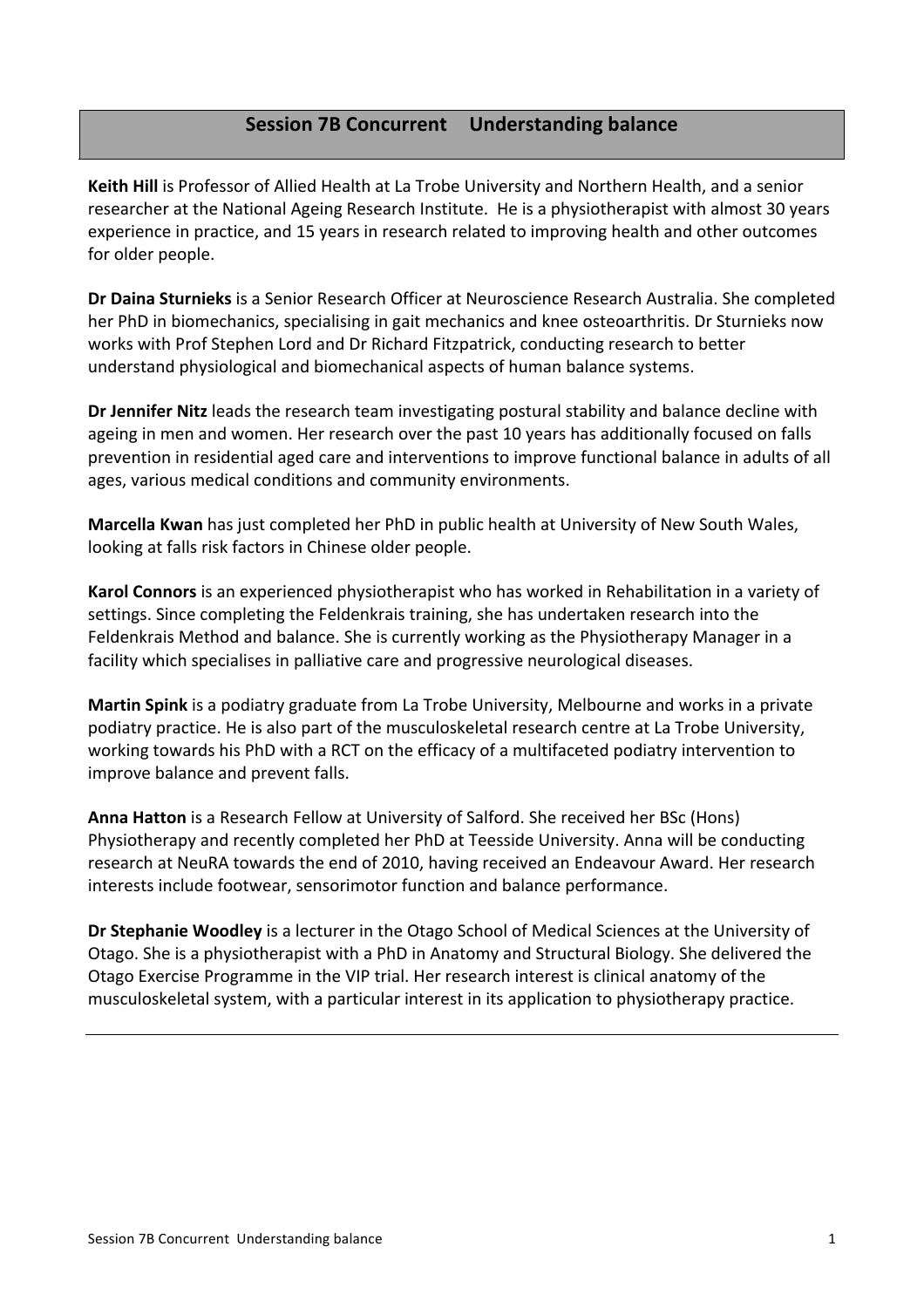### **BALANCE IMPAIRMENT – AN UNRECOGNISED CONTRIBUTOR TO FALL RISK IN ANTI-EPILEPTIC MEDICATION USERS**

**Hill K**<sup>1,2</sup>, Petty S<sup>3</sup>, O'Brien T<sup>3,4</sup>, El Haber N<sup>3</sup>, Paton  $\mathsf{L}^3$ , Lawrence K $^5$ , Berkovic S $^5$ , Wark J $^{3,6}$ 

*1 La Trobe University and Northern Health, Bundoora, VIC, Australia*

*2 National Ageing Research Institute, Parkville, VIC, Australia 3 The University of Melbourne, Parkville, VIC,* 

*Australia*

*4 The Royal Melbourne Hospital Department of Neurology, Parkville, VIC, Australia 5 Epilepsy Research Centre, The University of Melbourne, Austin Health, VIC, Australia 6 The Royal Melbourne Hospital Bone and Mineral Service, Parkville, VIC, Australia*

# **Background:**

Anti-epileptic drugs (AEDs) are used for common health problems including epilepsy, migraine, trigeminal neuralgia, neuropathic pain syndromes and psychiatric disorders, which all increase in prevalence with age. Patients taking AEDs have increased fracture risk. The contribution of balance impairment to increased fracture risk with AED use remains poorly explored.

# **Aim:**

To determine the effect of AEDs on balance and related physical performance falls risk factors, using an AED-discordant twin/sibling pairs sample.

# **Methods:**

Fifty-eight participants were recruited (29 people taking AEDs, 12 male, mean age 45 years; and their twin [5 monozygous and 5 dizygous twins], or same gender sibling  $[± 3 \text{ years}, n = 19]$ ). Balance and related measures were assessed using detailed laboratory and clinical assessment, including the Chattecx Balance Platform, Lord's balance test, KinCom, muscle dynamometer, Step Test, Coordinated Stability Test, activity and gait measures. Falls, fractures and medical history data were collected. Mean within-pair differences were examined using paired t-tests; and independent t-tests to compare mean within-pair differences between sub-groups.

# **Results:**

Significant mean within-pair differences were seen between AED users and non-users for several static and dynamic balance measures, with AED users having poorer performance (p < 0.0125). AED users also had significantly lower activity, but there were no significant differences in leg strength or gait measures. Sub-group analyses indicated significant differences on several balance measures for those on AED polytherapy, longer duration therapy, and those with a fall in

the previous year ( $p < 0.0125$ ). Five AED users, and no AED non-users had a history of lowtrauma fracture (McNemar's chi square  $p =$ 0.037).

# **Conclusion:**

AED users had impaired balance compared to their non AED-user twin/sibling. AED users taking polytherapy, having longer therapy duration or with recent falls, had poorer balance performance. Practitioners need to consider options to manage balance impairment and falls risk when prescribing AEDs, particularly with older people with other falls risk factors.

### **THE PHYSIOLOGY AND BIOMECHANICS OF PROTECTIVE STEPPING IN YOUNG AND OLDER ADULTS**

**Sturnieks DL**<sup>1,2</sup>, Menant J<sup>1,2</sup>, Lord SR<sup>1,2</sup> *1 Neuroscience Research Australia, Randwick, NSW, Australia 2 University of New South Wales, Kensington, NSW, Australia*

# **Aim:**

Stepping is an important strategy by which the brain controls balance and inappropriate stepping has been identified as a risk factor for falls in older people.<sup>1,2</sup> Velocity and displacement thresholds for stepping have previously been determined using position-controlled systems. However, the level of force of the perturbation would also influence the "decision" to step. This study used perturbations of controlled force, to examine the capacity of the balance system to mount an opposing force and determine individual's stepping thresholds.

# **Methods:**

Sixteen young and 243 older adults were connected to a motor via cables extending from their pelvis. The motor applied a constant force for 0.5 sec in different directions. Subjects were told to try not to step. Balance, strength, reaction time, proprioception and visual examinations were conducted in the older adults.

# **Results:**

In successful (non-step) trials, the young adult's centre of mass moved further towards the base of support border, compared to older adults. Significantly lower anterior force thresholds for stepping were found in older adults  $(50.3 \pm 14.0)$ N), compared with young adults  $(81.1 \pm 17.6 \text{ N})$ , controlling for body weight (F(1,254) = 85.5,  $p <$ 0.001). Older adults also had significantly lower lateral thresholds  $(71.7 \pm 21.4 \text{ N})$ , compared with young adults  $(94.0 \pm 21.5 \text{ N})$ , controlling for body weight (F(1,248) = 20.4,  $p < 0.001$ ). Knee strength and postural sway variables predicted anterior  $(F(3.234) = 13.7, p < 0.01)$  and lateral (F(2.165) =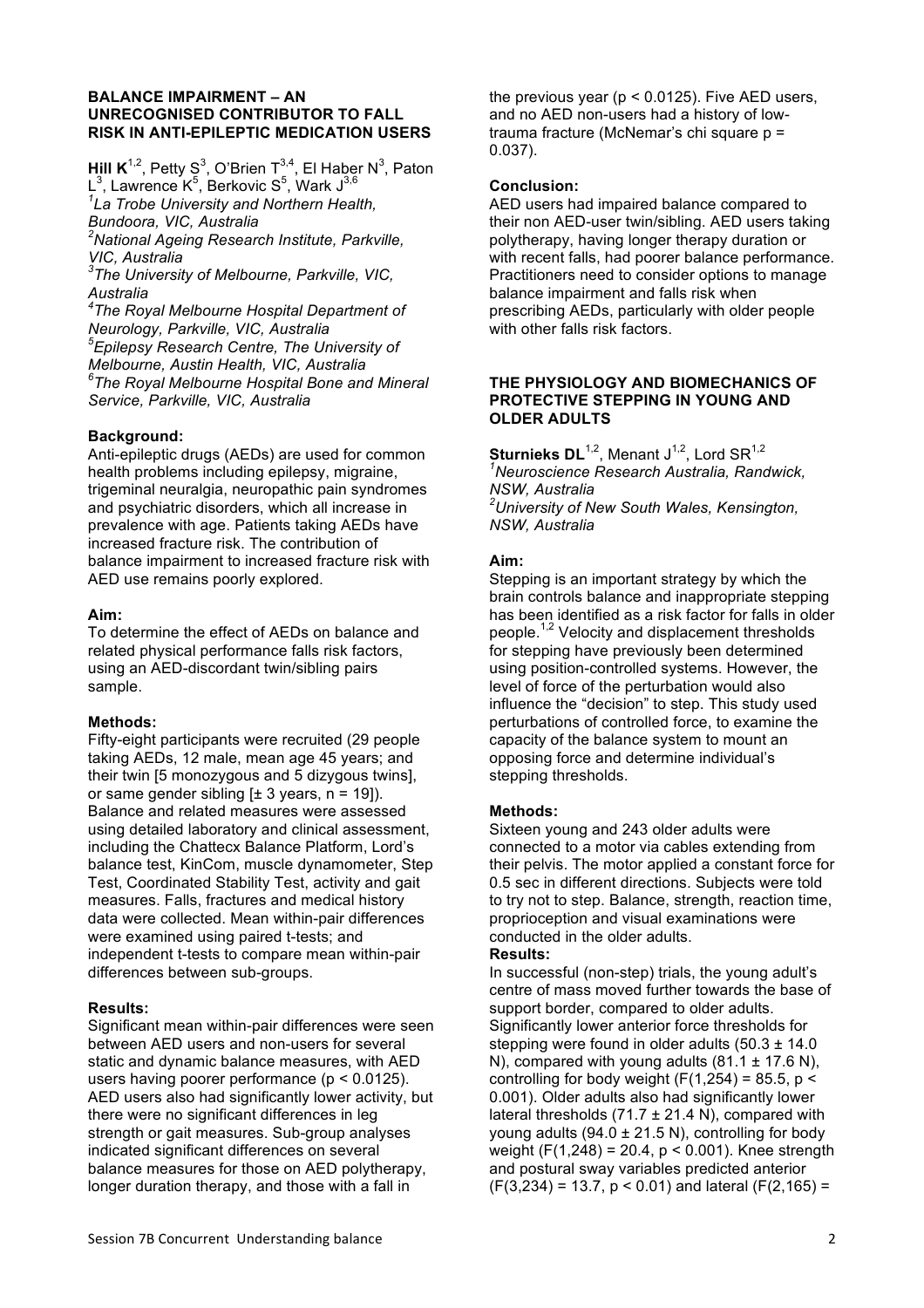21.3,  $p < 0.01$ ) force thresholds, explaining 13.9% and 19.6% of the variance, respectively. Reaction time and postural sway predicted posterior thresholds  $(F(4,232) = 12.3, p < 0.01)$ , explaining 16.1% of the variance.

### **Conclusion:**

Less forceful perturbations are required to induce steps in older people. Stepping thresholds were associated with physiological factors, suggesting that force-controlled perturbations produce a response based on the ability to generate an effective reaction. Data from a 12-month falls follow-up study will be available to investigate stepping performance as a predictor of future falls. This information will be used to design an exercise intervention to improve stepping performance.

#### **References:**

1. McIlroy WE, Maki BE. Age-related changes in compensatory stepping in response to unpredictable perturbations. J Gerontol A Biol Sci Med Sci 1996;51(6):M289- 96.

2. Rogers MW, Hedman LD, Johnson ME et al. Lateral stability during forward-induced stepping for dynamic balance recovery in young and older adults. J Gerontol A Biol Sci Med Sci 2001;56(9):M589-94.

### **CONTRIBUTION SENSORIMOTOR FUNCTION MAKES TO BALANCE AND POSTURAL STABILITY IN MEN**

 $\mathsf{Nitz}\ \mathsf{JC}^1$ , Nolan M $^1$ , Illing S $^1$ , Low Choy NL $^2$ *1 University of Queensland, St Lucia, QLD, Australia*

*2 Bond University, Gold Coast, QLD, Australia*

# **Aim:**

To investigate the relationship between sensory and motor function and balance and postural stability decline in men as they age.

#### **Methods:**

A cross-section observational study measured quadriceps, hip adductor and abductor strength, vision (high and low contrast acuity, edge perception), somatosensation (tactile acuity, vibration sense, joint position sense), vestibular (dynamic visual acuity (DVA)) function, reaction time, functional (FR) and lateral reach (LR), timed up and go (TUG), step test (ST), modified clinical test for sensory interaction of balance (mCTSIB) and single limb stance (SLS) in 106 men aged 30 to 80 years.

### **Results:**

All sensorimotor, reaction time, balance and postural stability measures showed significant decline ( $p < 0.05$ ) by the 60s. Regression analyses revealed a significant contribution from sensory and strength factors with reaction time

also contributing in most instances to the decline in FR (50.4%), LR (38%), TUG (55.2%), ST (53.3%), mCTSIB (29.7%, 32.8%, 40.7%, 27.2%) and SLS (32.8%) performance.

#### **Conclusion:**

Balance and postural stability decline in men mirrors previous findings in women. The decline in sensori-motor function and their contribution to these findings have been confirmed. The results emphasise the importance of pre-emptive screening of balance in younger men, especially those working in industries such as the construction industry where falls risk is high and the current number of falls is not being curtailed by occupational health and safety legislative requirements. Results also suggest pre-emptive exercise programs for fall prevention should include aspects that challenge the sensory systems, fast recruitment elements and functional strengthening to address the incidence of men's falls.

### **MCH STANDING ABILITY IS AN INDEPENDENT PREDICTOR OF FALLS IN ELDERLY TAIWANESE PEOPLE**

**Kwan MMS**<sup>1,2</sup>, Lord SR<sup>1,2</sup>, Close JCT<sup>1,3</sup>, Lin S-I<sup>4</sup> *1 Falls and Balance Research Group, Neuroscience Research Australia, University of New South Wales, Sydney, NSW, Australia 2 School of Public Health & Community Medicine, University of New South Wales, Sydney, NSW, Australia*

*3 Department of Geriatric Medicine, Prince of Wales Clinical School, University of New South Wales, Sydney, NSW, Australia 4 Department of Physical Therapy & Institute of* 

*Allied Health Science, National Cheng Kung University, Tainan, Taiwan*

# **Aim:**

To identify physiological and functional performance factors associated with falls in community dwelling older people living in Taiwan.

#### **Methods:**

Two hundred and eighty participants, aged between 65 and 91 years (mean age 74.9 years), underwent the Physiological Profile Assessment (PPA) and a range of functional balance and mobility tasks including the minimum chair height (MCH) test. This test measures the lowest chair height from which a participant can stand up.

#### **Results:**

In the 12 months prior to the study, 81 participants (28.9%) experienced one or more falls and 57 (20.4%) suffered a fall-related injury. The fallers had significantly higher PPA fall risk scores than the non-fallers and performed significantly worse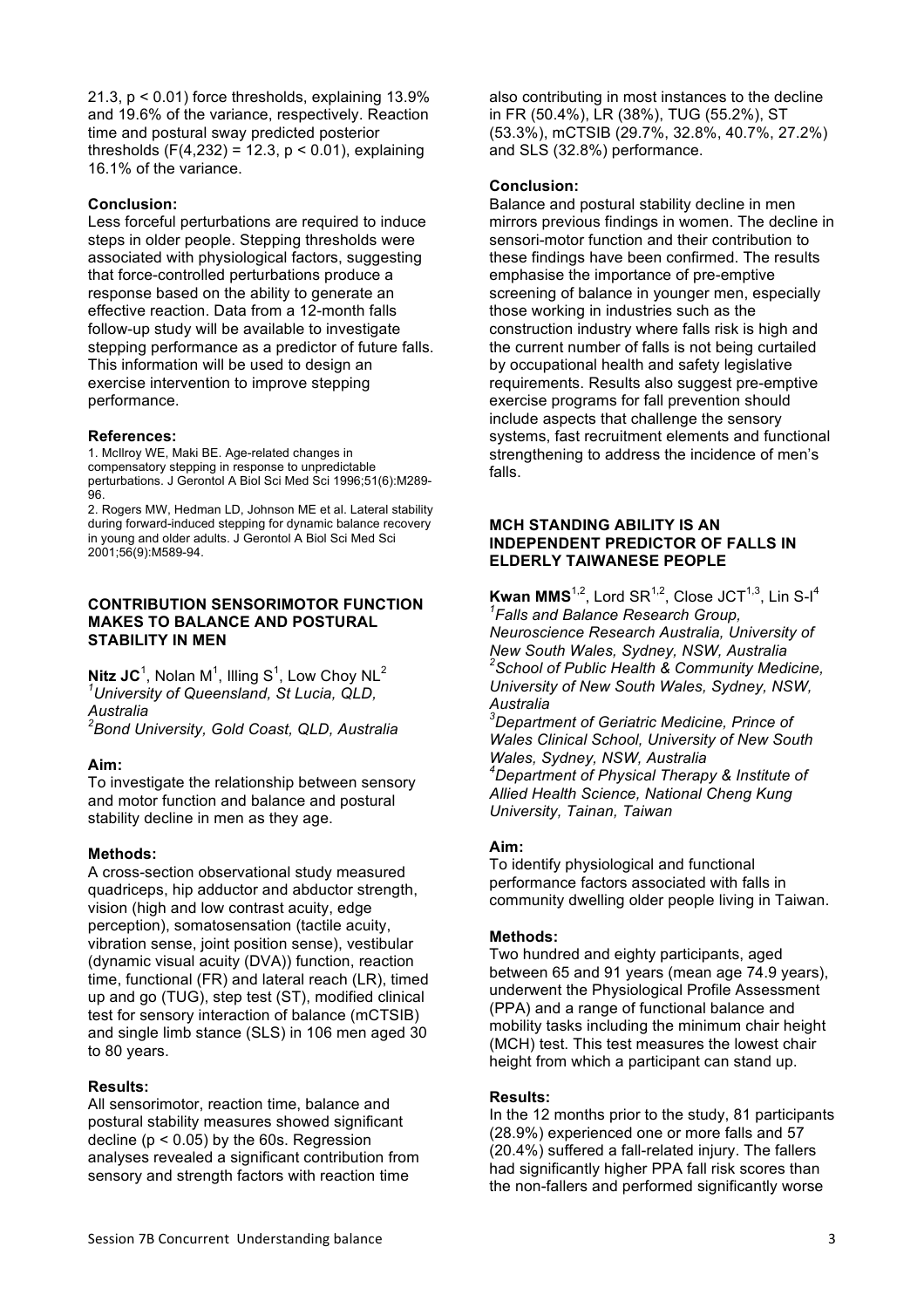in the PPA tests of depth perception, finger-press reaction time and coordinated stability. With regard to functional performance, the fallers performed significantly worse than non-fallers in the MCH test, near tandem stand, single leg stand and Berg alternate stepping test. Discriminant factor analysis revealed that poor performance in the MCH test was a significant predictor of falls after adjusting for PPA fall risk score. The best multivariate model for discriminating between fallers and non-fallers in this sample included the MCH and depth perception tests, which together correctly classified 61.4% of participants into faller and non-faller groups.

# **Conclusion:**

In this study, MCH test was found to be an independent risk factor for falls. It is a functional test similar to deep squatting and requires joint flexibility, strength and balance when performed well. As the MCH test is quick to administer it may have scope for clinical application.

#### **WHAT CAN WE LEARN FROM THE FELDENKRAIS METHOD ABOUT BALANCE RETRAINING?**

**Connors KA**<sup>1</sup>, Said CM<sup>2</sup>, Galea MP<sup>2</sup>, Remedios  $LR^2$ 

*1 Calvary Health Care Bethlehem, Melbourne, VIC, Australia*

*2 University of Melbourne, Parkville, VIC, Australia*

### **Aim:**

The Feldenkrais Method has been found to be effective in improving balance,<sup>1</sup> but there has been little research into the possible mechanisms behind the effectiveness of these classes. The aim of this study was to analyse a series of Feldenkrais Method balance classes to improve understanding of the content of these classes, and also identify features of the classes which may be of value to be included in standard balance retraining programs.

#### **Methods:**

The lessons were transcribed and the content analysed using a qualitative methodology approach (content analysis).

#### **Results:**

Key findings which distinguished these balance classes were the use of exploratory learning strategies, repetition with extensive variability, a focus on body awareness training, strategies to improve inter-segmental control between the head and pelvis using the trunk and a lack of external feedback.<sup>2</sup>

### **Conclusion:**

The Feldenkrais Awareness Through Movement lessons contained many elements consistent with current theories of motor skill acquisition and postural control, providing a sound theoretical basis for the effectiveness of the Feldenkrais approach in improving balance. There were several key strategies used in the classes that could be incorporated into standard balance classes which may enhance their effectiveness. The methodology used in this study may provide a useful model for similar investigations into other balance training approaches.

#### **References:**

1. Connors KA, Galea MP, Said CM. Feldenkrais Method balance classes improve balance in older adults: a controlled trial. Evid Based Complement Alternat Med 2009; Advance Access doi:10.10093/ecam/nep055 2. Connors KA, Said CM, Galea MP et al. Feldenkrais Method balance classes are based on principles of motor learning and postural control retraining: a qualitative research study. Physiotherapy 2010; Advance Access doi:10.1016/j.physio.2010.01.004.

#### **FOOT STRENGTH AND RANGE OF MOTION ASSOCIATED WITH BALANCE AND FUNCTION IN OLDER ADULTS**

#### **Spink MJ**, Menz HB

*Musculoskeletal Research Centre, La Trobe University, Bundoora, VIC, Australia*

### **Aim:**

To determine the relative contribution of foot and ankle strength and range of motion (ROM) to performance in a range of balance and functional ability tests.

#### **Methods:**

Three hundred and five community-dwelling people (94 men and 211 women, mean age 73.9 years, standard deviation 5.9 years) completed a battery of tests to assess their balance, functional ability, and foot and ankle strength and range of motion. Statistical analysis was conducted to assess the relationship between foot and ankle strength and range of motion variables and performance in the balance and functional tests.

### **Results:**

Most foot and ankle strength and range of motion characteristics were associated with performance on the balance and functional tests in univariate analyses. Hierarchical regression analysis identified that hallux plantarflexion strength and ankle inversion-eversion range of motion were the most common significant and independent predictors of balance and functional test performance, explaining up to 25% of the variance in the test scores.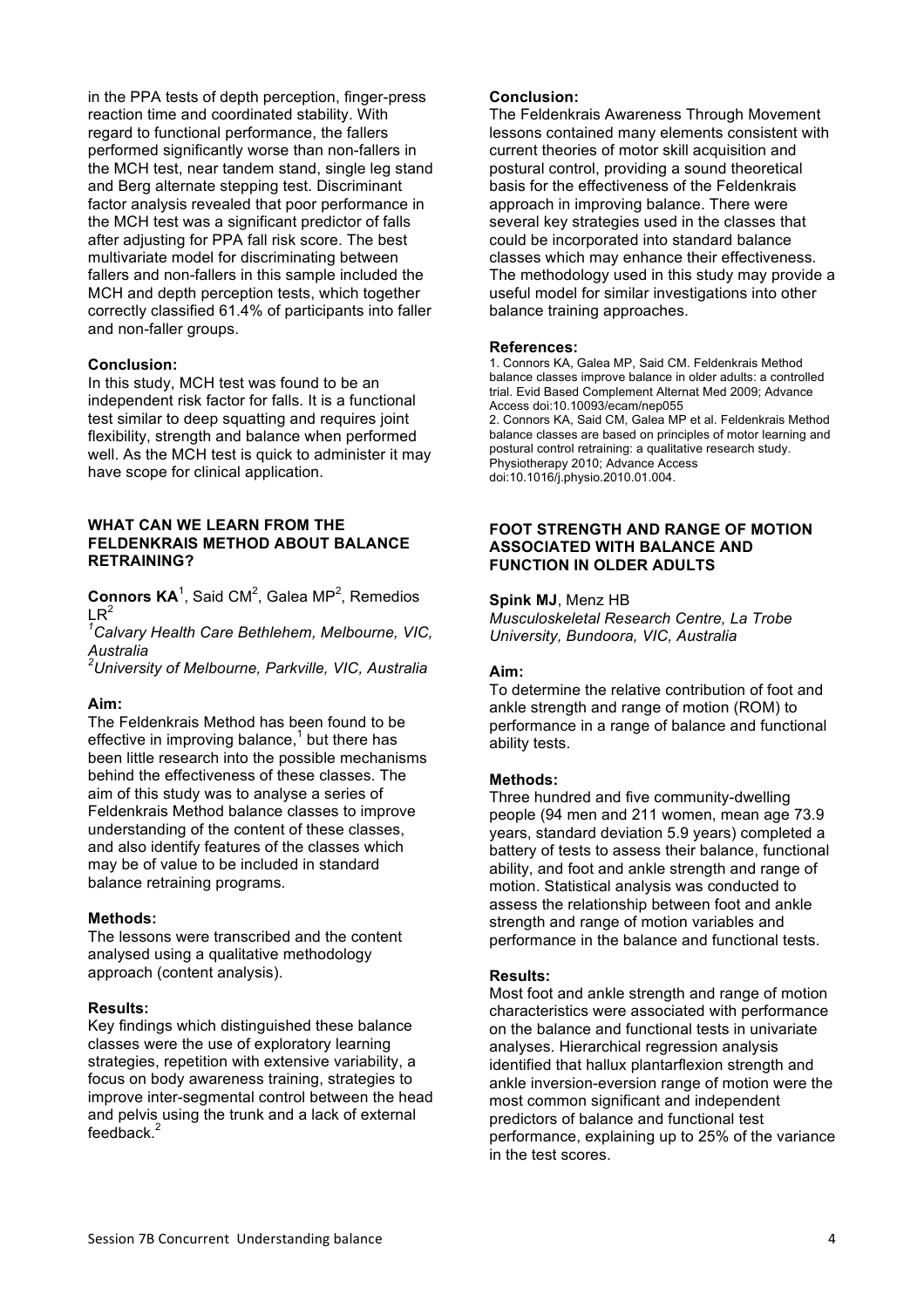### **Conclusion:**

Foot and ankle characteristics, particularly plantarflexor strength of the hallux and ankle inversion-eversion flexibility are important determinants of balance and functional ability in older people. Intervention programs to improve foot and ankle strength and range of motion may achieve improvements in balance and functional ability for older people, thereby potentially reducing the risk of falls.

### **THE EFFECT OF TEXTURED FOOT INSOLES ON STANDING BALANCE IN OLDER FALLERS**

**Hatton AL**<sup>1</sup>, Dixon J<sup>2</sup>, Rome K<sup>3</sup>, Martin D<sup>2,</sup> Gamesby, H<sup>2</sup>

*1 University of Salford, Manchester, United Kingdom*

*2 Teesside University, Middlesbrough, United Kingdom*

*3 AUT University, Auckland, New Zealand*

### **Aim:**

Textured surfaces and foot insoles have been shown to improve balance performance in healthy young<sup>1</sup> and older adults,<sup>2</sup> possibly by providing enhanced plantar tactile stimulation. This study aimed to explore the effect of textured foot insoles on postural sway variables during quiet standing in older fallers – a new area of investigation.

# **Methods:**

In a within-subject design, 30 community-dwelling older adults (21 female; age mean 79.0, SD 7.1 years) with a history of  $≥$  2 falls in the previous year, conducted tests of bilateral quiet standing (30 seconds) with eyes open and eyes closed under each of two randomised conditions wearing, within usual footwear, textured insoles (intervention) and smooth insoles (control). Centre of pressure (CoP) velocity (mm s<sup>-1</sup>), anteriorposterior and mediolateral sway range and standard deviation (mm), were extracted from a Kistler force platform and analysed over three different time intervals: the first 10, latter 20 and overall 30 seconds of standing.

#### **Results:**

A paired t-test showed a statistically significant increase in CoP velocity for textured insoles versus control during the first 10 seconds of quiet standing with eyes closed (mean increase 6.5 mm  $s^{-1}$ , 95% CI 0.5 to 12.1, p = 0.035). No significant differences were reported for any other postural sway variables.

#### **Conclusion:**

The CoP results provide evidence that the textured insoles in this study have a shortterm de-stabilising effect on standing balance in older fallers, immediately after rising from sitting. Conclusions from the other variables are less

clear possibly because of the large variance in measurements. Further investigation, including during dynamic balance activities, is necessary.

#### **References:**

1. Hatton AL, Dixon J, Martin D et al. The effect of textured surfaces on postural stability and lower limb muscle activity. J Electromyogr Kinesiol. 2009:19(5):957-64. 2. Palluel E, Nougier V, Olivier I. Do spike insoles enhance postural stability and plantar-surface cutaneous sensitivity in the elderly? Age 2008; 30(1):53-61.

### **OEP GROUP CLASSES ± HIP ABDUCTOR EXERCISES: RANDOMISED CONTROLLED TRIAL**

**Woodley SJ**<sup>1</sup>, Robertson MC<sup>2</sup>, Carman AB<sup>3</sup>, Campbell AJ<sup>2</sup>

*1 Otago School of Medical Sciences, University of Otago, Dunedin, New Zealand 2 Dunedin School of Medicine, University of Otago, Dunedin, New Zealand 3 School of Physiotherapy, University of Otago, Dunedin, New Zealand*

### **Aims:**

- (i) To assess the effectiveness of group Otago Exercise Programme (OEP) classes on falls risk factors
- (ii) To measure the impact on falls risk of adding exercises aimed at strengthening the hip abductor muscles.

#### **Methods:**

We recruited 44 women aged ≥75 years who were randomised into one of two groups to receive: (i) the OEP or (ii) the OEP Plus, which included additional hip strengthening exercises. A physiotherapist delivered the programmes twice weekly for 12 weeks to groups of up to nine women, in a Dunedin community hall. Measurements to compare falls risk (balance and muscle strength) between the two groups were taken before and after completing the classes. We used paired t-tests to compare the baseline and follow-up measures, and linear regression to evaluate group differences.

#### **Results:**

The mean age of participants was 79.7 years (SD 3.3). On average, participants were taking 8 (SD 1) prescription medications, and 20 (45%) reported falling in the previous year. All participants improved in their performance of routine clinical measures (complete short physical performance battery, step test, repeated chair stand test, timed up and go test, 3 metre walk), and right and left hip abductor strength ( $p < 0.05$ ). Physical function measures did not differ between the two types of classes except for improvement in the left hip abductor strength and left lateral